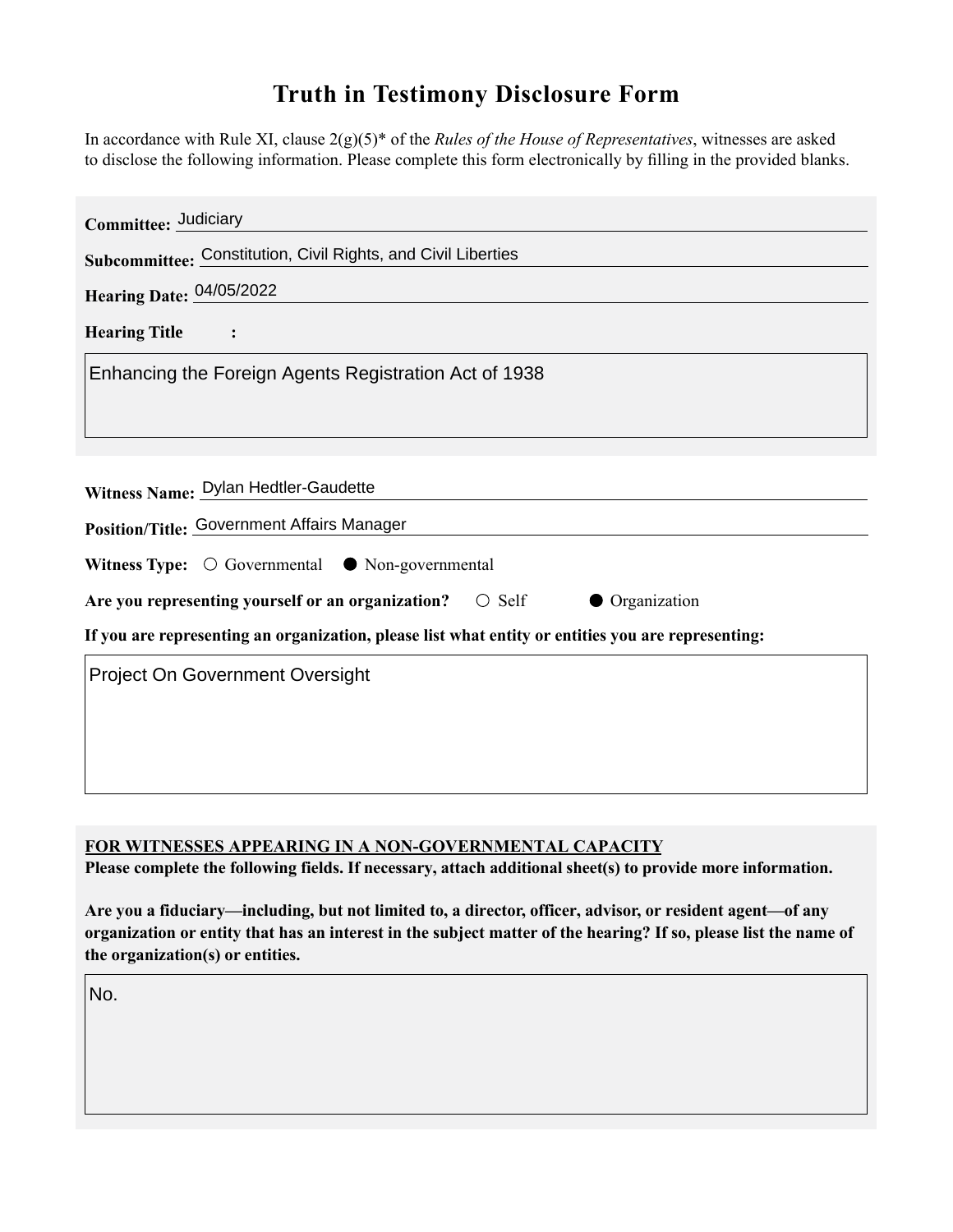**Please list any federal grants or contracts (including subgrants or subcontracts) related to the hearing's subject matter that you, the organization(s) you represent, or entities for which you serve as a fiduciary have received in the past thirty-six months from the date of the hearing. Include the source and amount of each grant or contract.** 

N/A

**Please list any contracts, grants, or payments originating with a foreign government and related to the hearing's subject that you, the organization(s) you represent, or entities for which you serve as a fiduciary have received in the past thirty-six months from the date of the hearing. Include the amount and country of origin of each contract or payment.** 

N/A

## **Please complete the following fields. If necessary, attach additional sheet(s) to provide more information.**

 $\exists$  I have attached a written statement of proposed testimony.

 $\Box$  I have attached my curriculum vitae or biography.

**\***Rule XI, clause 2(g)(5), of the U.S. House of Representatives provides:

(5)(A) Each committee shall, to the greatest extent practicable, require witnesses who appear before it to submit in advance written statements of proposed testimony and to limit their initial presentations to the committee to brief summaries thereof.

(B) In the case of a witness appearing in a non-governmental capacity, a written statement of proposed testimony shall include— (i) a curriculum vitae; (ii) a disclosure of any Federal grants or contracts, or contracts, grants, or payments originating with a foreign government, received during the past 36 months by the witness or by an entity represented by the witness and related to the subject matter of the hearing; and (iii) a disclosure of whether the witness is a fiduciary (including, but not limited to, a director, officer, advisor, or resident agent) of any organization or entity that has an interest in the subject matter of the hearing.

(C) The disclosure referred to in subdivision (B)(iii) shall include— (i) the amount and source of each Federal grant (or subgrant thereof) or contract (or subcontract thereof) related to the subject matter of the hearing; and (ii) the amount and country of origin of any payment or contract related to the subject matter of the hearing originating with a foreign government.

(D) Such statements, with appropriate redactions to protect the privacy or security of the witness, shall be made publicly available in electronic form 24 hours before the witness appears to the extent practicable, but not later than one day after the witness appears.

Judiciary